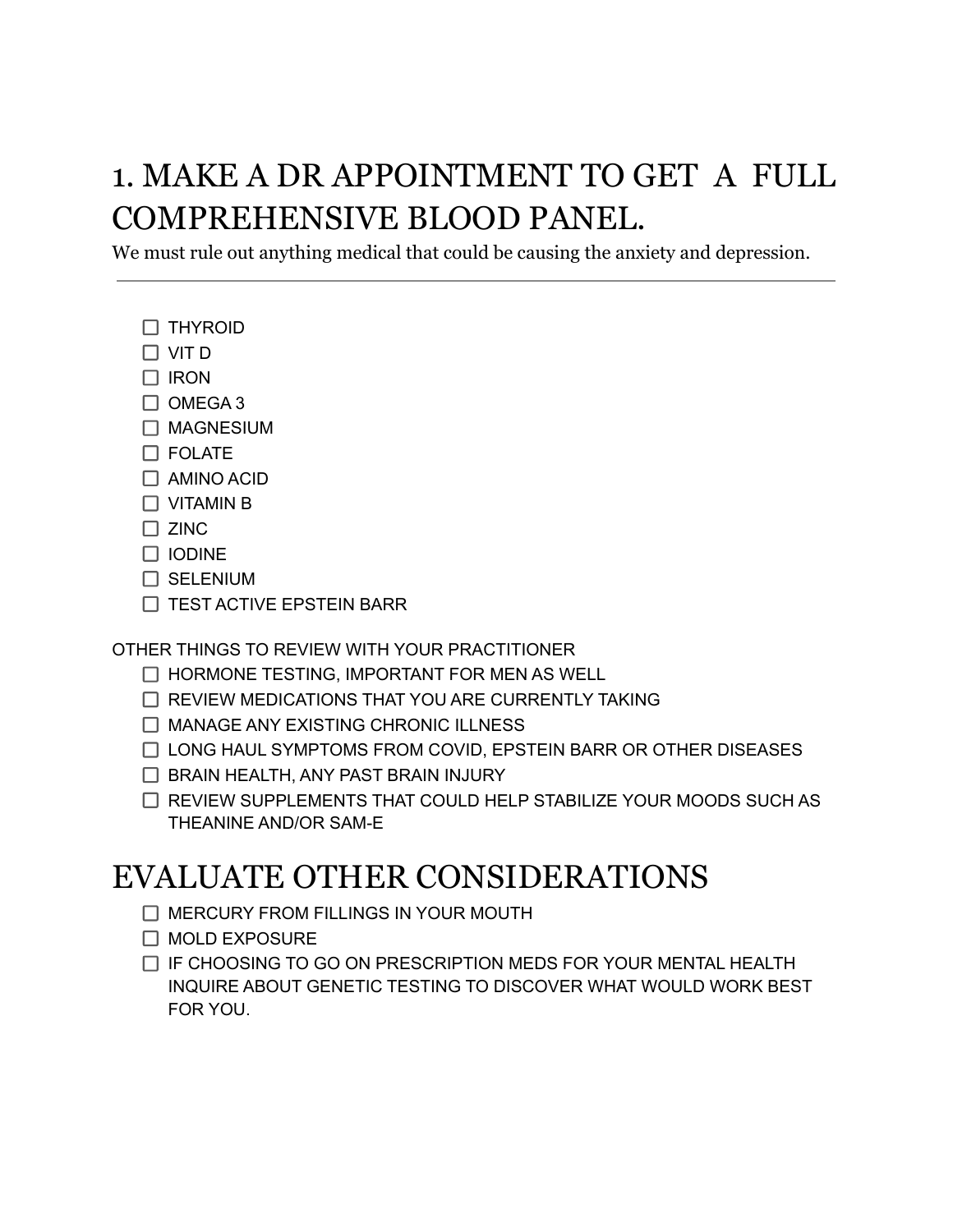## 2. DIET

Plain and simple; If you eat bad, you will feel bad. I recommend researching online or hiring a nutritionist to get you started on an anti-inflammatory diet. Do not proceed with fad diets, which could cause further problems, instead begin making healthier eating choices that will start to heal your gut and eliminate toxins that contribute to anxiety and depression.

- $\Box$  ELIMINATE SUGAR. IT IS IN EVERYTHING. ONLY STEVIA OR HONEY
- EVALUATE IF YOU ARE GLUTEN INTOLERANT
- $\Box$  EAT AN ANTI-INFLAMMATORY DIET
- $\Box$  TAKE A FOOD ALLERGY TEST AND THEN ELIMINATE YOUR FOOD ALLERGIES
- $\Box$  REDUCE ALCOHOL OR QUIT ALL TOGETHER
- $\Box$  REDUCE MARIJUANA USAGE
- $\Box$  IMPLEMENT GOOD FAT INTO YOUR DIET

## PLAN:

## 3. SLEEP

Are you getting adequate sleep? Are you waking up at 3am every night due to your cortisol levels? Do the homework, find resolutions and create a nighttime ritual.

#### PLAN: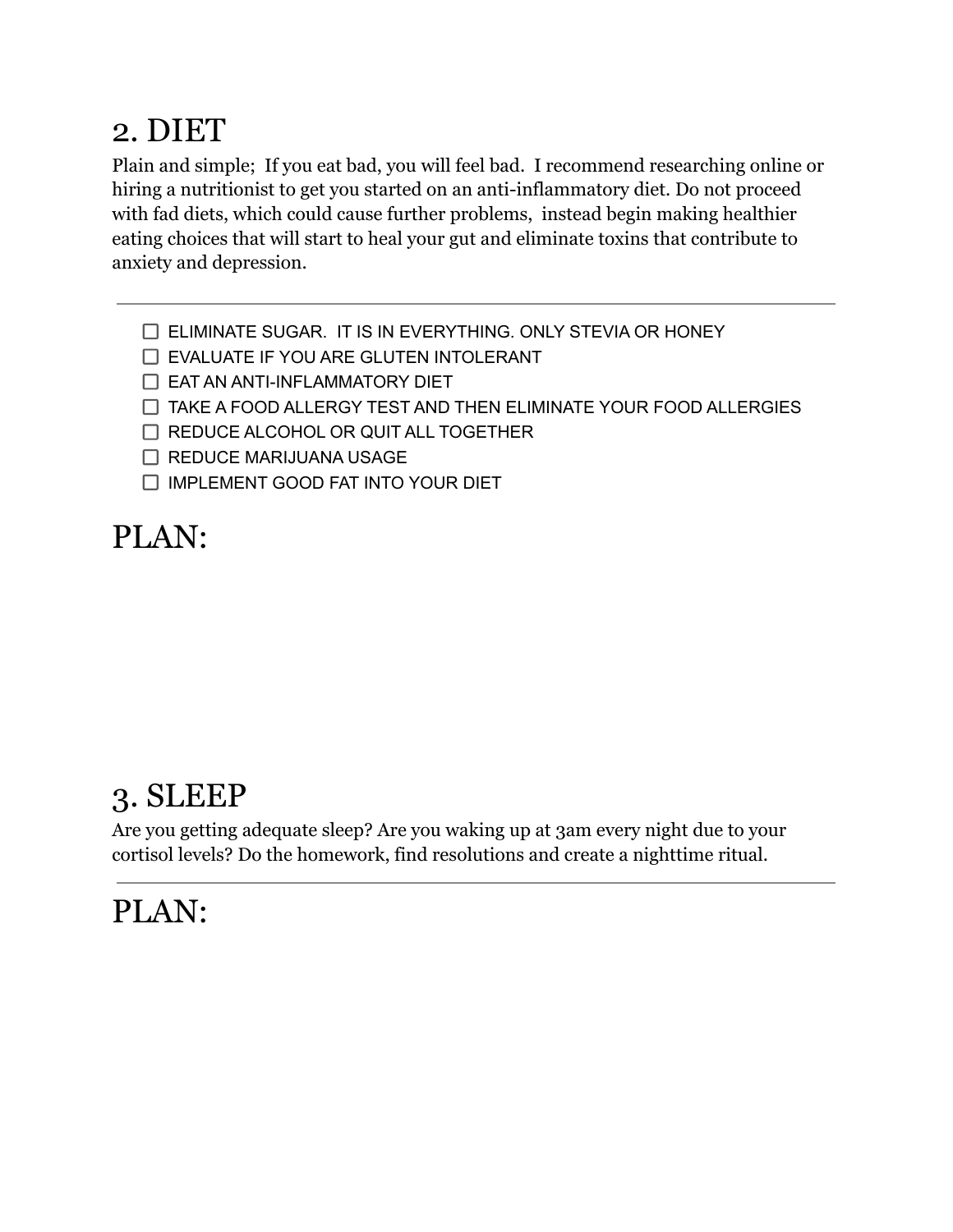# 4. EXERCISE

Do you exercise? Are you exercising too much straining your adrenals and hormones? Get started or adjust to where your body will thrive! Even a short walk will raise those happy hormones!

#### PLAN:

#### 5. START A MINDFULNESS PRACTICE

Breathwork, a gratitude and/or a meditation practice needs to be implemented into your daily routine. It can help shift thoughts, help your stress hormones settle and start to create a habit of mindfulness. Don't forget prayer if that speaks to you also! This is not about perfectionism, do not get anxious over this. It is about making the effort. Every intention is a step in the right direction to healing yourself. Even 5 minutes has been proven to medically enhance your being. Remember it is called a practice for a reason because it does take a lot of practice. No self-judgment here.

#### PLAN: